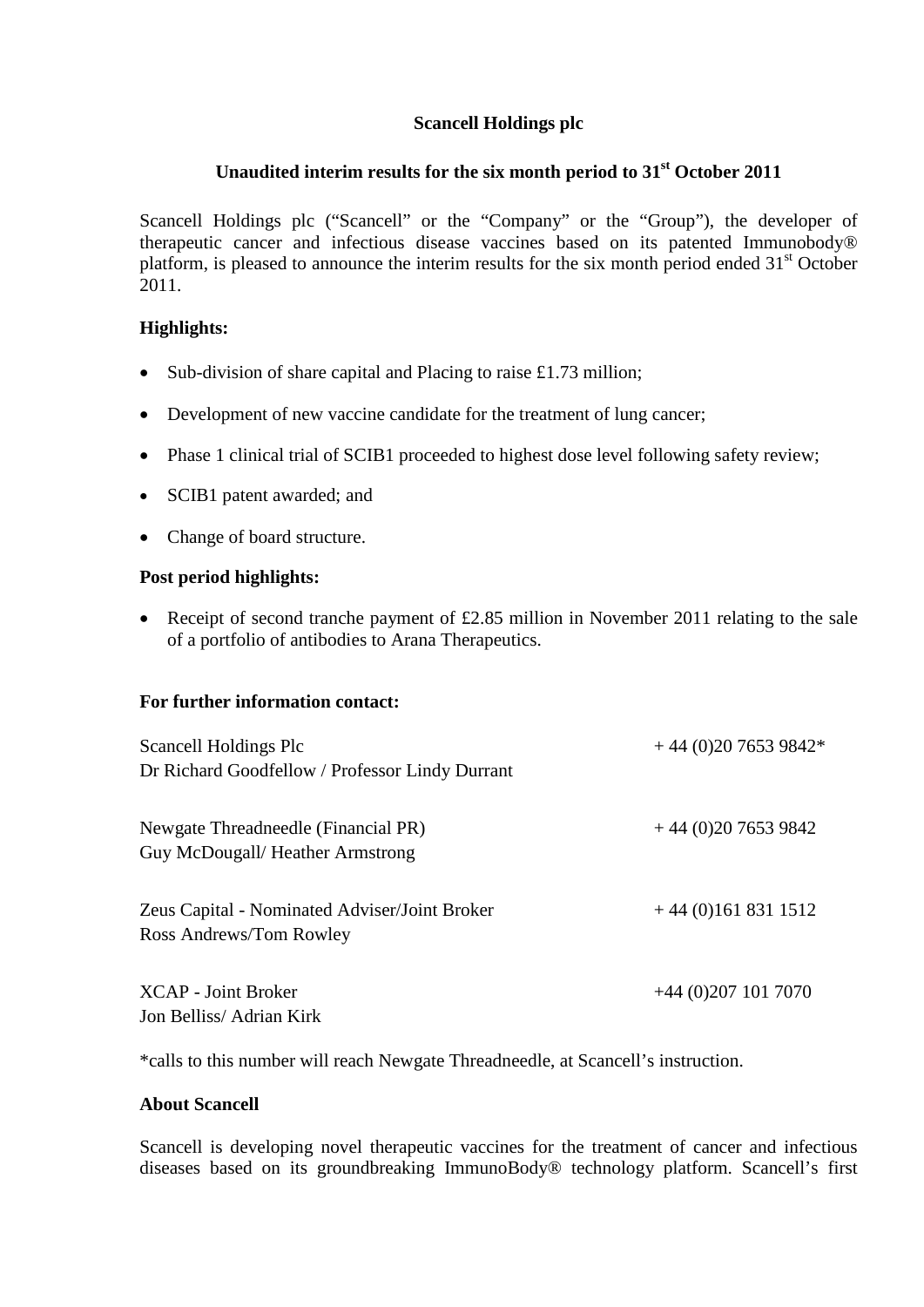cancer vaccine SCIB1 is being developed for the treatment of melanoma and is in Phase 1 clinical trials.

Treating cancer by vaccination allows small non-toxic doses of a vaccine to be administered to a patient, stimulating an immune response. Effective cancer vaccines need to target dendritic cells to stimulate both parts of the cellular immune system; the helper cell system where inflammation is stimulated at the tumour site; and the cytotoxic T-lymphocyte or CTL response where immune system cells are primed to recognise and kill specific cells.

A limitation of many cancer vaccines currently in development is that they cannot specifically target dendritic cells in vivo. Several groups have demonstrated successful vaccination by growing dendritic cells ex vivo, pulsing them with tumour antigens and re-infusing them. However, this procedure is patient specific, time consuming and expensive. Scancell has developed its breakthrough patent protected ImmunoBody® technology to overcome these limitations.

An ImmunoBody® is a human antibody or fusion protein engineered to express helper cell and CTL epitopes from tumour antigens over-expressed by cancer cells. Antibodies are ideal vectors for carrying T cell epitopes from tumour antigens as they have long half-lives and can effectively target dendritic cells via their Fc receptors, allowing efficient stimulation of both helper and CTL responses.

The Immunobody® technology can be adapted to provide the basis for treating any tumour type and may also be of potential utility in the development of vaccines against hepatitis, HIV and other chronic infectious diseases.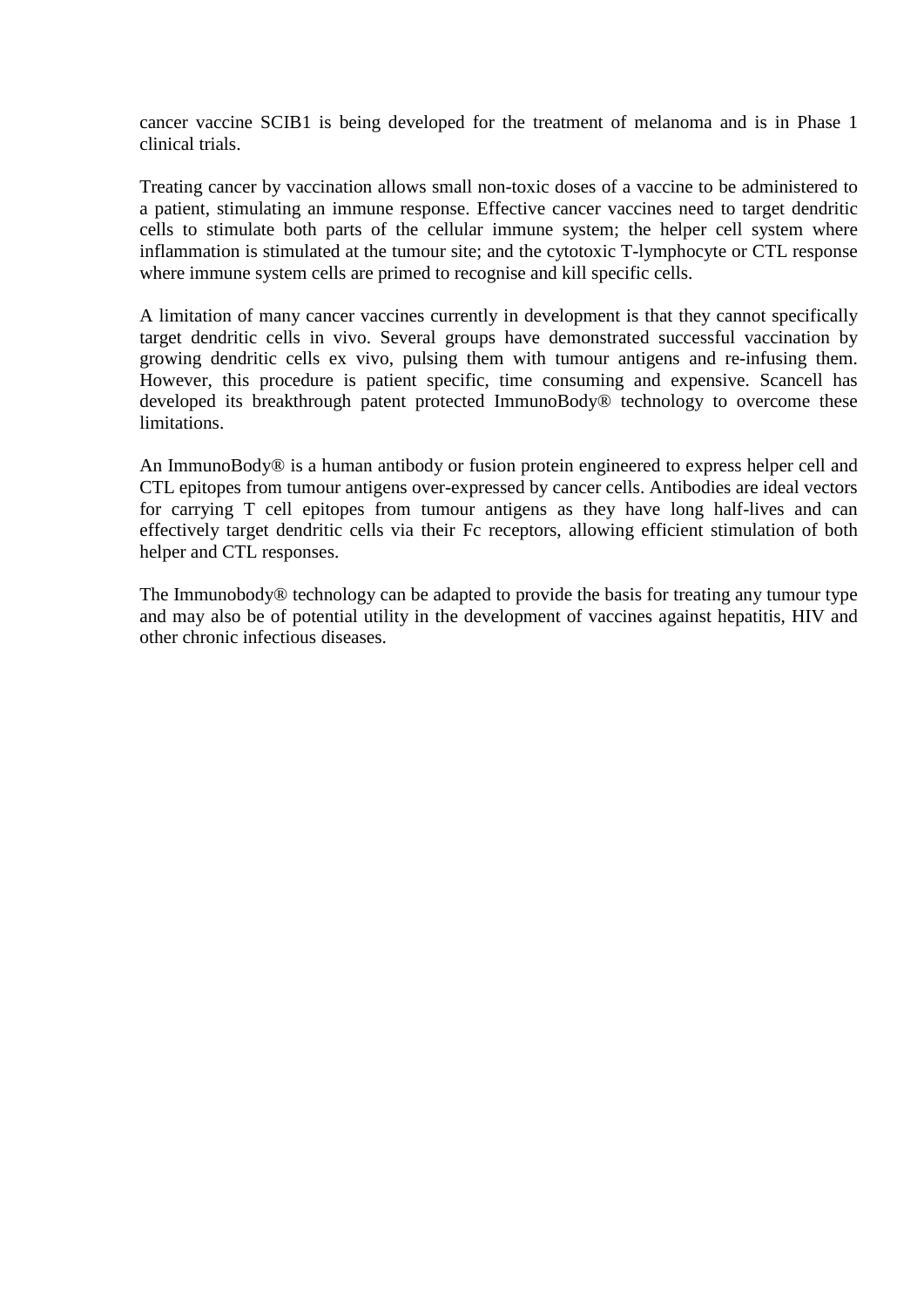# **CHAIRMAN'S STATEMENT**

In the six month period ended  $31<sup>st</sup>$  October 2011, Scancell raised £1.58 million, net of expenses, by way of a placing of new shares. Steady progress has been made with Scancell's vaccine SCIB1 with further patients being recruited into the Phase I clinical trials and new centres being opened. Since the period end the Company has received £2.85 million (before any related tax or other costs are deducted) in respect of the second tranche payment from the sale of Scancell's antibody portfolio to Arana Therapeutics in 2006.

# **Financial**

### *Profit and Loss Account*

The Company made an overall operating loss for the six month period to  $31<sup>st</sup>$  October 2011 of £971,675 (2010: loss of £835,540). The increase in direct costs reflects the additional patient recruitment in the period and the opening of additional trial centres.

Overall the loss for the six month period was £923,405 (2010: loss £802,170)

### *Balance Sheet*

The cash at bank at  $31^{st}$  October 2011 was £1,915,276 (30<sup>th</sup> April 2011: £1,110,630). The increase in cash during the period has arisen as a result of the net proceeds from the issue of shares of £1.58 million more than offsetting the loss for the period.

Subsequent to the period end, cash at bank was further augmented by the receipt of  $\text{\pounds}2.85$ million (before any deductions for tax and other costs) in respect of a second tranche payment from Arana Therapeutics. This payment arose as a result of a clinical mile-stone being achieved following the sale of Scancell's antibody portfolio in 2006.

# **Subdivision of share capital and placing**

On 25<sup>th</sup> July 2011 the shareholders of the Company approved resolutions for:

- The proposed subdivision of each Existing Ordinary Share of 1p into 10 new Ordinary Shares of 0.1p each; and
- A placing to raise £1.73 million, before costs, by means of the issue of 34,575,410 new Ordinary Shares at 5 pence per share to fund the working capital of the Company.

Following the approval of these resolutions the Company raised £1.58 million, net of costs

### **SCIB2**

On  $30<sup>th</sup>$  June 2011, Scancell announced that a treatment utilising a DNA vaccine based on its Immunobody® technology, in combination with Homspera®, an adjuvant developed by ImmuneRegen Biosciences Inc, has produced encouraging anti-tumour responses in animal models.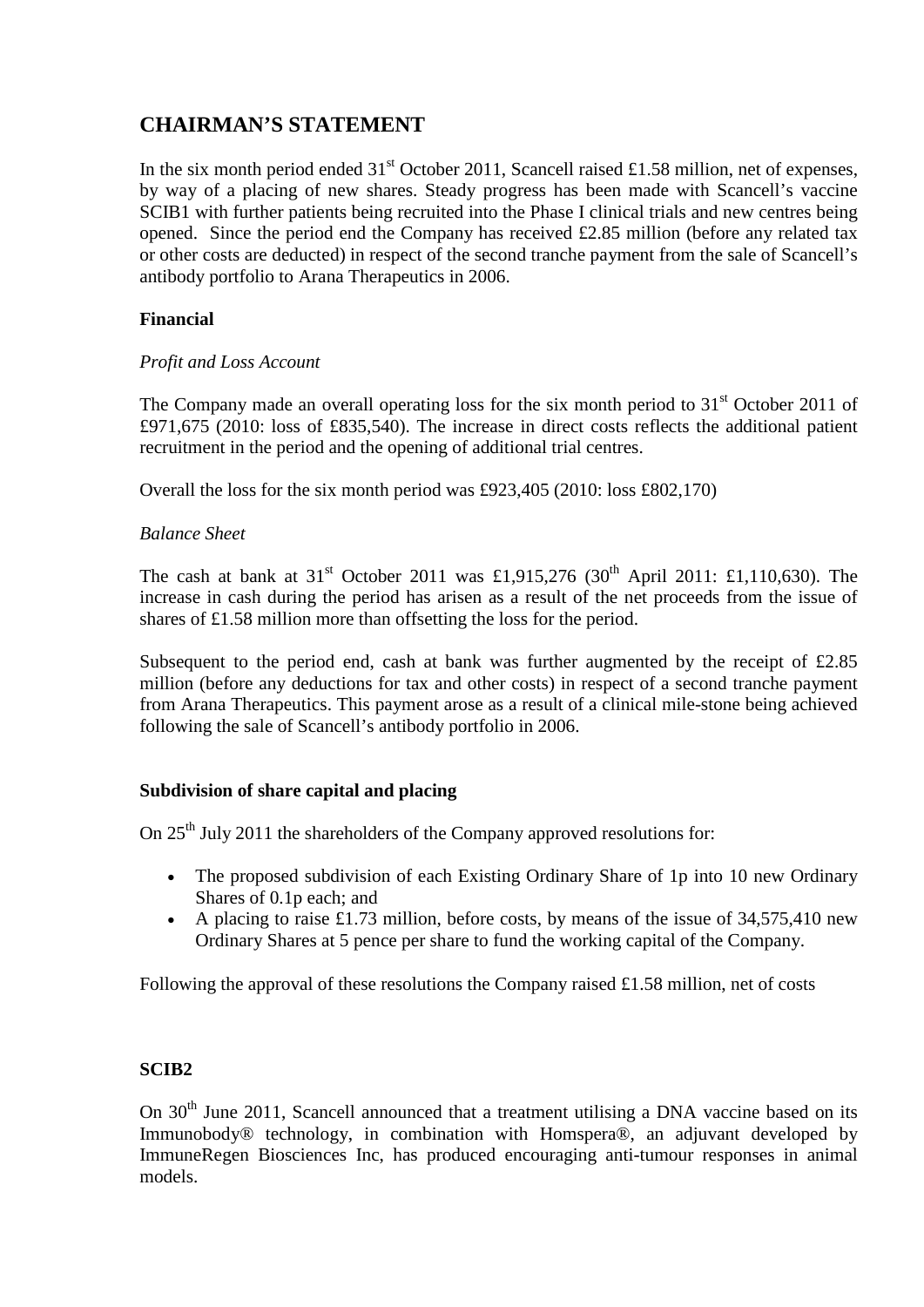This vaccine, known as SCIB2, stimulates immune responses to the lung cancer antigen NY-ESO-1 and may also have potential utility in oesophageal, liver, gastric, prostate, ovarian and bladder cancers. Unlike classical adjuvants, Homspera® did not enhance the SCIB2 systemic immune response but did make it more effective at the tumour site. This successful application of Scancell's Immunobody® technology in conjunction with Homspera® provides further evidence that our Immunobody vaccine has the potential ground-breaking ability to augment the immune responses necessary to destroy cancer and could have profound implications for cancer vaccine therapy.

### **SCIB1 melanoma vaccine**

#### *Phase I Clinical Trial*

The Phase I Clinical Trial commenced in June 2010 and is designed to evaluate the safety and tolerability of SCIB1 (Scancell's DNA Immunobody® vaccine being developed for the treatment of melanoma) in patients with late stage melanoma and also to gather data on the effects of SCIB1 on tumour growth and cellular immune response.

Whilst patient recruitment has been slower than originally anticipated good progress has been made and a second group of patients receiving the 2mg dose of SCIB1 in the Phase I clinical trial has been evaluated by the Cohort Review Committee. Following the review of the safety data from this mid-dose level group of three patients the Cohort Review Committee approved further escalation of the dose to 4mg and the planned recruitment of the final group of patients

#### *Patent Awarded*

In a further important step in the development and commercialisation of SCIB1, a composition of matter patent (European Patent number: 2193803) has been granted for SCIB1. This patent will protect the unique composition of the vaccine until March 2028

#### **Board of Directors**

.

Dr Richard Goodfellow was appointed Joint Chief Executive Officer on  $30<sup>th</sup>$  June 2011 as the Board recognised that Dr Goodfellow's position had evolved into a separate leadership role from that held by Professor Lindy Durrant, including management of Scancell's commercial activities, investor and City liaison.

On 18<sup>th</sup> August 2011, Scancell announced the appointment of Kate Cornish-Bowden as a nonexecutive director. Kate is a Chartered Financial Analyst and has extensive experience of corporate governance as an institutional investor. She is currently a non-executive director of Investec Structured Products Calculus VCT plc. I am confident that she will make an invaluable contribution to the Scancell Board going forward.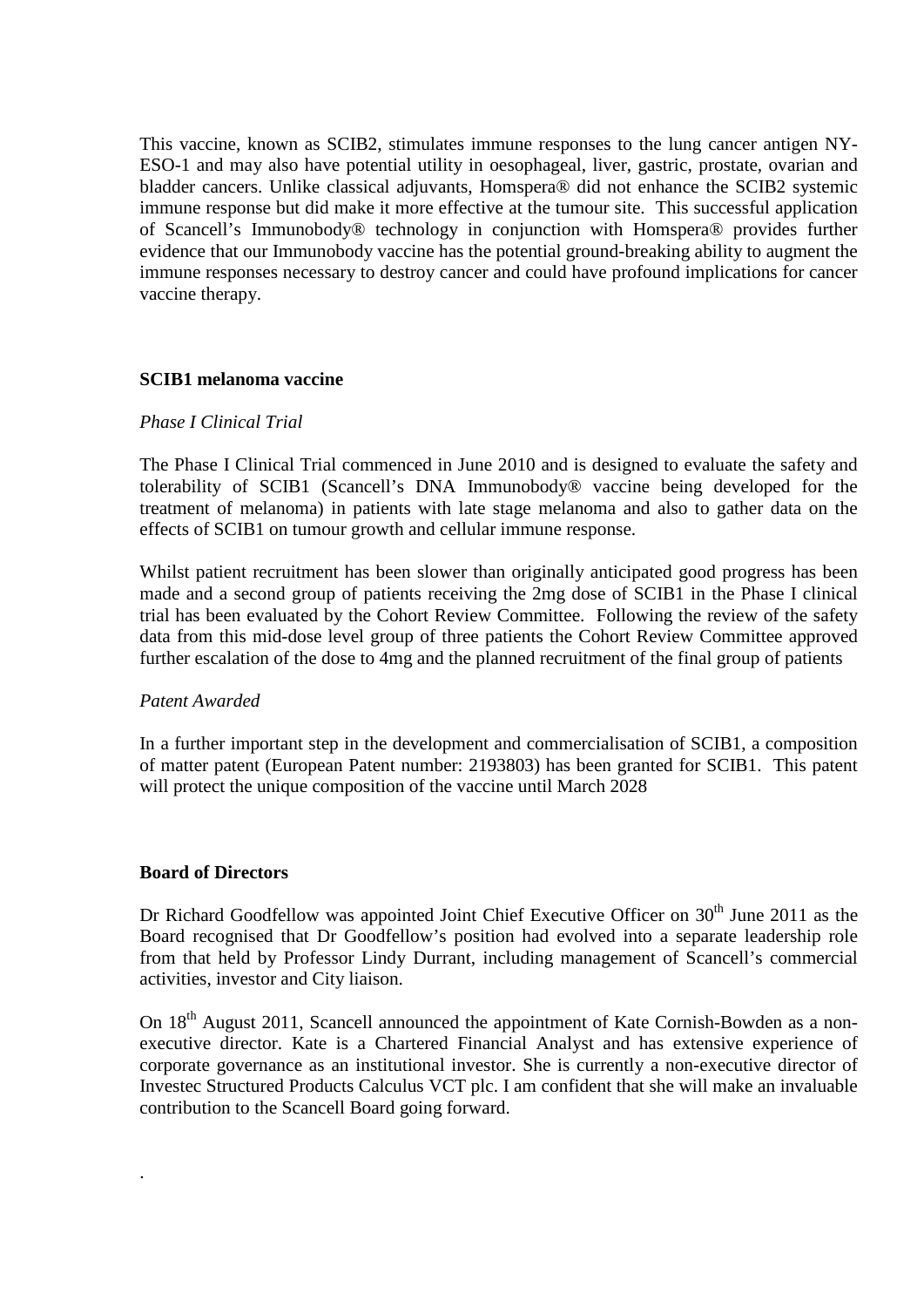### **Arana Therapeutics**

On 1 December 2006, Scancell sold its portfolio of antibodies to Arana Therapeutics (then known as Peptech (UK) Limited and subsequently acquired by Cephalon, Inc, which itself is now owned by Teva Pharmaceutical Industries Limited). The consideration for the sale was a cash payment of £2 million, which was paid on completion of the sale, plus a possible further sum of £2.85 million gross which was payable when a milestone was achieved relating to the development of a drug derived from any of the antibodies which were the subject of the sale.

On  $16<sup>th</sup>$  November 2011, Scancell received payment of the further payment of £2.85 million from Cephalon Inc which, after the payment of bonuses and advisor costs, netted to £2.41 million before any charge for corporation tax that may arise.

### **Outlook**

The broad utility and potential of the ImmunoBody platform continues to be supported by new research. This was exemplified in June 2011 by the discovery of a new candidate vaccine (SCIB2) which has potential for the treatment of lung and other epithelial cancers. The Board is confident that the research undertaken by Professor Durrant and her team will lead to the discovery of further vaccine candidates for other indications over the next 2 years. Such discoveries will provide further confirmation that the ImmunoBody platform can deliver multiple product candidates and underpin the value of the business as a product plus platform proposition.

Whilst the recruitment of patients for the SCIB1 phase clinical trial has been somewhat slower than originally anticipated, the Directors believe that recruitment for the Phase 1 trial will be completed during Q1 2012. Phase 2, which is expected to commence in H1 2012, should be completed during 2013. The Directors believe that a successful outcome should present Scancell as an excellent potential acquisition opportunity for a larger biotechnology or pharmaceutical company operating in the oncology field.

The clinical milestone that triggered the payment of  $\text{\pounds}2.85$  million gross from Cephalon Inc (Teva Pharmaceutical Industries Limited) provides further evidence to support the commercial viability of Scancell's research. Moreover the Directors believe that this money, together with other existing funds will be sufficient to complete the SCIB1 Phase I and Phase II clinical trials without the need to raise further funds from Shareholders.

The Board is pleased with the Company's progress over the period, and would like to thank all those involved with Scancell for their dedication and support.

David Evans Chairman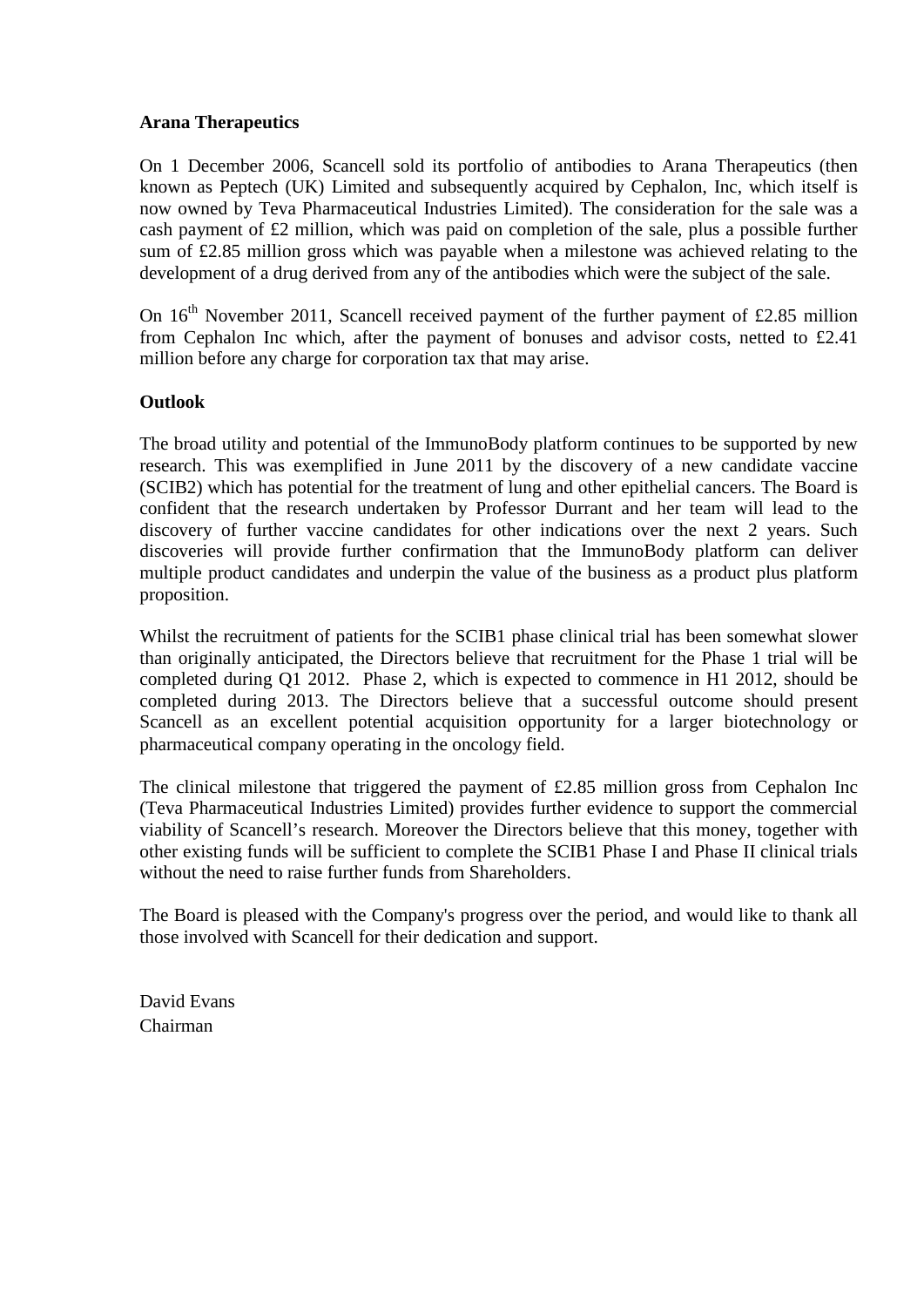# **Scancell Holdings plc Unaudited Consolidated Income Statement for the six months to 31st October 2011**

|                                                                                   | Unaudited<br>six months | Unaudited<br>six months | Audited<br>Year to      |
|-----------------------------------------------------------------------------------|-------------------------|-------------------------|-------------------------|
|                                                                                   | 31/10/2011<br>£         | 31/10/2010<br>$\pounds$ | 30/04/2011<br>$\pounds$ |
| <b>REVENUE</b>                                                                    |                         |                         |                         |
| Cost of sales                                                                     | 526,077                 | 377,655                 | 848,629                 |
| <b>GROSS LOSS</b>                                                                 | (526,077)               | (377, 655)              | (848, 629)              |
| <b>Administrative Expenses</b>                                                    | 445,598                 | 457,885                 | 885,120                 |
| <b>OPERATING LOSS</b>                                                             | (971, 675)              | (835,540)               | (1,733,749)             |
| Interest receivable and similar income                                            | 6,240                   | 620                     | 9,613                   |
| <b>LOSS ON ORDINARY ACTIVITIES</b><br><b>BEFORE TAXATION</b>                      | (965, 435)              | (834,920)               | (1,724,136)             |
| Tax on loss on ordinary activities                                                | (42,030)                | (32,750)                | (74, 911)               |
| <b>LOSS FOR THE PERIOD ATTRIBUTABLE TO</b><br><b>EQUITY HOLDERS OF THE PARENT</b> | (923, 405)              | (802, 170)              | (1,649,225)             |
| <b>BASIC EARNINGS PER SHARE (pence)(Note 2)</b>                                   | (0.9)                   | (5.0)                   | (10.4)                  |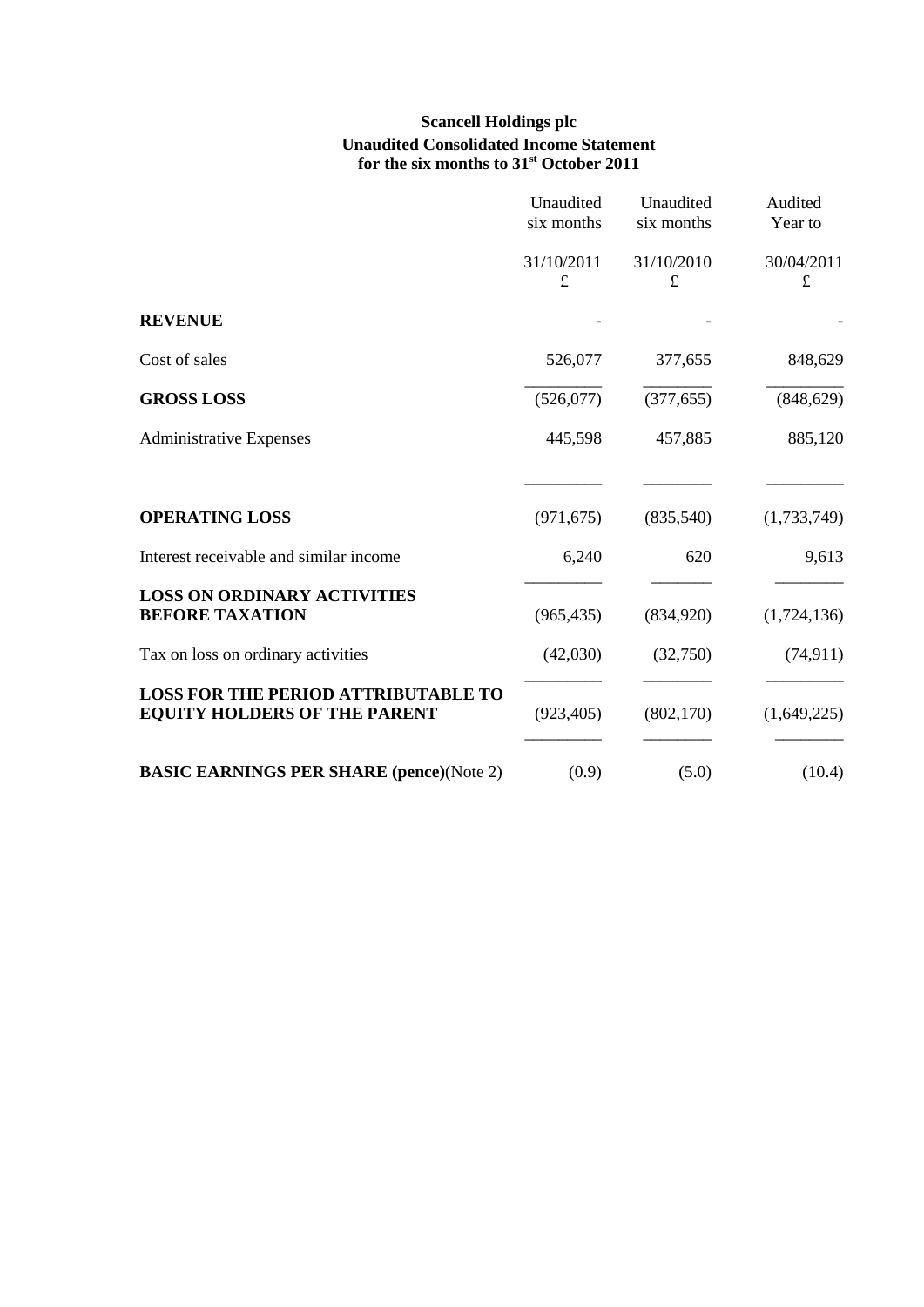#### **Scancell Holdings plc Unaudited Consolidated interim statement of financial position as at 31st October 2011**

|                                                  | Unaudited               | Unaudited                 | Audited                 |
|--------------------------------------------------|-------------------------|---------------------------|-------------------------|
|                                                  | 31/10/2011<br>$\pounds$ | 31/10/2010<br>$\mathbf f$ | 30/04/2011<br>$\pounds$ |
| <b>ASSETS</b>                                    |                         |                           |                         |
| <b>Non-current assets</b>                        |                         |                           |                         |
| Plant and equipment                              | 109,157                 | 119,231                   | 98,933                  |
| Goodwill                                         | 3,415,120               | 3,415,120                 | 3,415,120               |
|                                                  | 3,524,277               | 3,534,351                 | 3,514,053               |
| <b>Current assets</b>                            |                         |                           |                         |
| Trade and other receivables                      | 144,024                 | 121,495                   | 58,626                  |
| Income tax assets                                | 116,250                 | 97,567                    | 74,220                  |
| Cash and cash equivalents                        | 1,915,276               | 1,740,925                 | 1,110,630               |
|                                                  | 2,175,550               | 1,959,987                 | 1,243,476               |
| <b>TOTAL ASSETS</b>                              | 5,699,827               | 5,494,338                 | 4,757,529               |
| <b>LIABILITIES</b><br><b>Current liabilities</b> |                         |                           |                         |
| Trade and other payables                         | 304,378                 | 171,368                   | 121,787                 |
| <b>NET CURRENT ASSETS</b>                        | 1,871,172               | 1,788,619                 | 1,121,689               |
| <b>NET ASSETS</b>                                | 5,395,449               | 5,322,970                 | 4,635,742               |
| <b>TOTAL EQUITY</b>                              |                         |                           |                         |
| Called up share capital                          | 194,093                 | 159,266                   | 159,518                 |
| Share premium account                            | 9,911,110               | 8,345,275                 | 8,369,023               |
| Retained earnings                                | (4,709,754)             | (3,181,571)               | (3,892,799)             |
| Attributable to equity holders of the parent     | 5,395,449               | 5,322,970                 | 4,635,742               |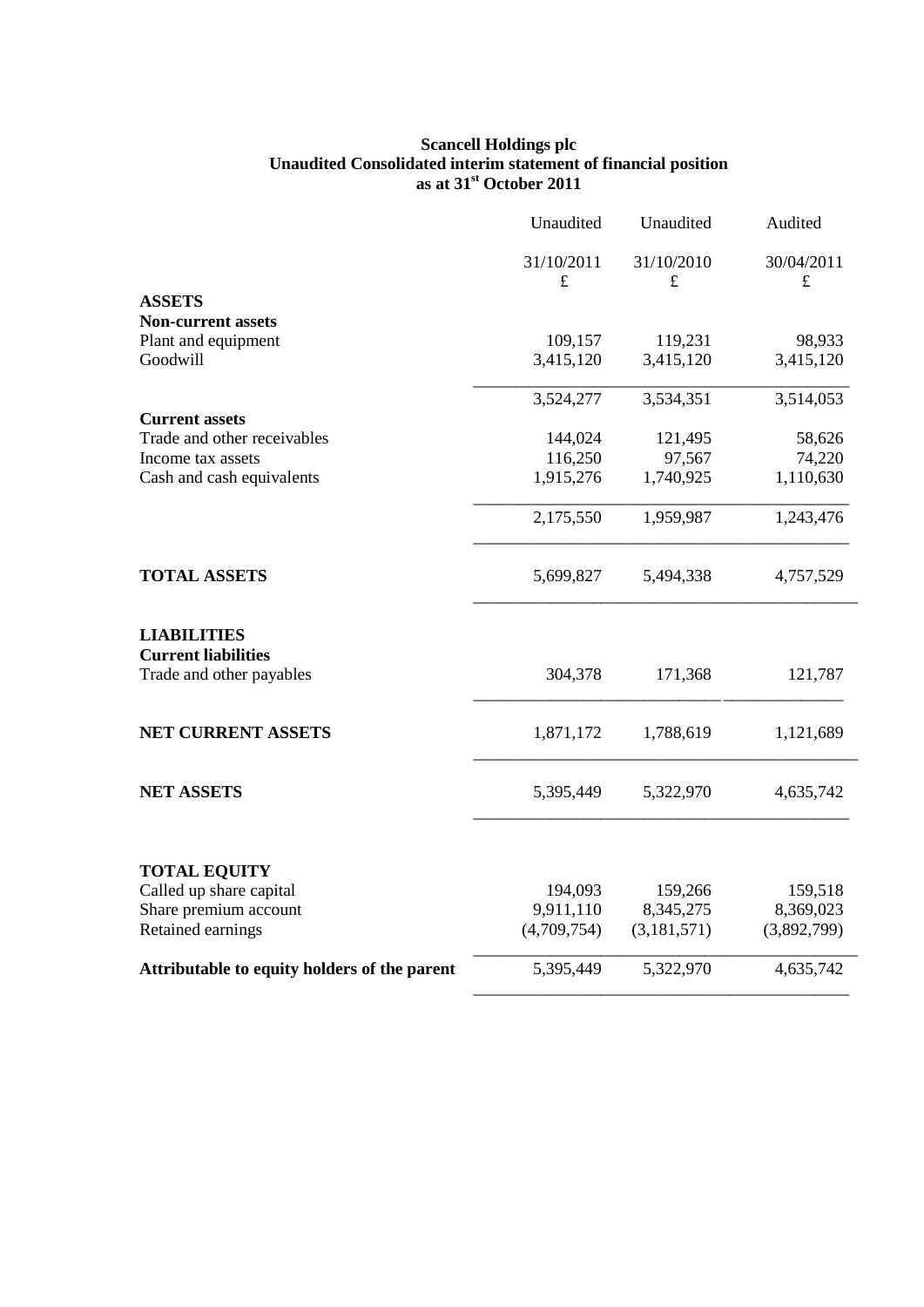#### **Scancell Holdings plc Unaudited consolidated interim cash flow statement for the six month period to 31st October 2011**

|                                                      | Unaudited  | Unaudited     | Audited     |
|------------------------------------------------------|------------|---------------|-------------|
|                                                      | 6 months   | 6 months      | Year        |
|                                                      | 31/10/2011 | 31/10/2010    | 30/04/2011  |
|                                                      | $\pounds$  | $\pounds$     | $\pounds$   |
| <b>Loss from operations</b>                          | (971, 675) | (835,540)     | (1,733,749) |
| Adjustments for:                                     |            |               |             |
| Depreciation and amortisation                        | 12,366     | 16,236        | 33,250      |
| Share based payment expense                          | 106,450    | 53,263        | 189,090     |
| <b>Operating cashflows before movements</b>          |            |               |             |
| in working capital                                   | (852, 859) | (766, 041)    | (1,511,409) |
| Movement in receivables                              | (85,398)   | (63, 676)     | (812)       |
| Movement in payables                                 | 182,591    | (280, 419)    | (330,000)   |
| Net cash outflow from operations                     | (755, 666) | (1,110,136)   | (1,842,221) |
| Income taxes (paid)/ received                        |            |               | 65,510      |
| Net cash used by operating activities                | (755,666)  | (1, 110, 136) | (1,776,711) |
| <b>Investing activities</b>                          |            |               |             |
| Purchases of plant and equipment                     | (22, 590)  | (3,704)       | (417)       |
| Interest received                                    | 6,240      | 620           | 9,613       |
| Net cash used by investing activities                | (16,350)   | (3,084)       | 9,196       |
| <b>Financing activities</b>                          |            |               |             |
| Proceeds from issue of shares for cash               | 1,576,662  | 24,000        | 48,000      |
| Net cash from financing activities                   | 1,576,662  | 24,000        | 48,000      |
| Net increase/(decrease) in cash and cash equivalents | 804,646    | (1,089,220)   | (1,719,515) |
| Cash and cash equivalents at beginning of period     | 1,110,630  | 2,830,145     | 2,830,145   |
| Cash and cash equivalents at end of period           | 1,915,276  | 1,740,925     | 1,110,630   |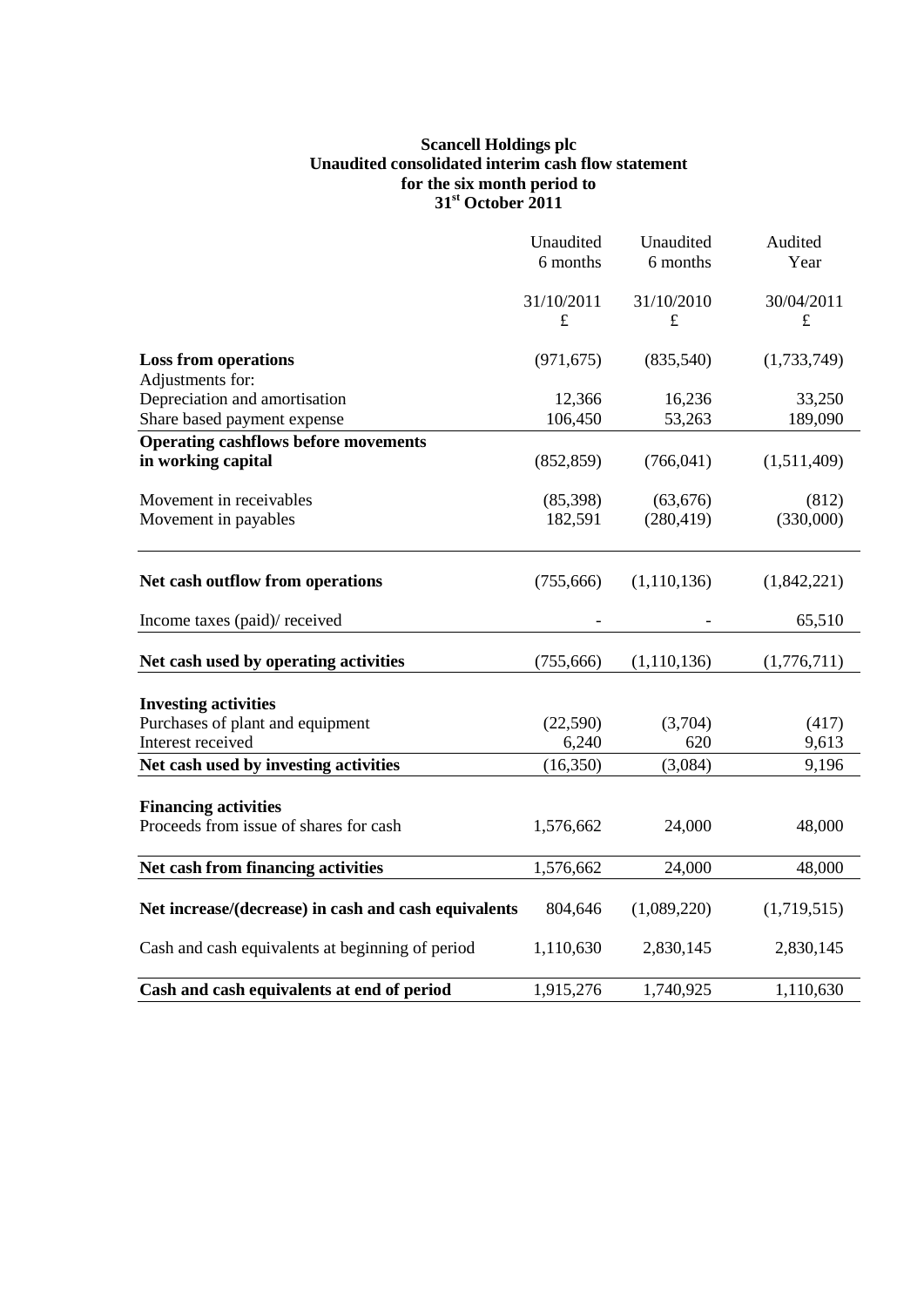| <b>Scancell Holdings plc</b>                                  |  |
|---------------------------------------------------------------|--|
| Unaudited consolidated interim statement of changes in equity |  |

|                                                                                 | <b>Share</b><br>Capital<br>£ | <b>Share</b><br>Premium<br><b>Account</b><br>£ | <b>Retained</b><br><b>Earnings</b><br>£ | <b>Total</b><br>£                                |
|---------------------------------------------------------------------------------|------------------------------|------------------------------------------------|-----------------------------------------|--------------------------------------------------|
| At $1st$ May 2011                                                               | 159,518                      | 8,369,023                                      | (3,892,799)                             | 4,635,742                                        |
| Loss for the period<br>Share issue<br>Share issue costs<br>Share based payments | 34,575                       | 1,694,195<br>(152, 108)                        | (923, 405)<br>106,450                   | (923, 405)<br>1,728,770<br>(152, 108)<br>106,450 |
| At 31 <sup>st</sup> October 2011                                                | 194,093                      | 9,911,110                                      | (4,709,754)                             | 5,395,449                                        |
| At $1st$ May 2010                                                               | 158,733                      | 8,321,808                                      | (2,432,664)                             | 6,047,877                                        |
| Loss for the period<br>Share issue<br>Share based payments                      | 533                          | 23,467                                         | (802, 170)<br>53,263                    | (802, 170)<br>24,000<br>53,263                   |
| At 31st October 2010                                                            | 159,266                      | 8,345,275                                      | (3,181,571)                             | 5,322,970                                        |
| At $1st$ May 2010                                                               | 158,733                      | 8,321,808                                      | (2,432,664)                             | 6,047,877                                        |
| Loss for the year<br>Share issue<br>Share based payments                        | 785                          | 47,215                                         | (1,649,225)<br>189,090                  | (1,649,225)<br>48,000<br>189,090                 |
| At 30 <sup>th</sup> April 2011                                                  | 159,518                      | 8,369,023                                      | (3,892,799)                             | 4,635,742                                        |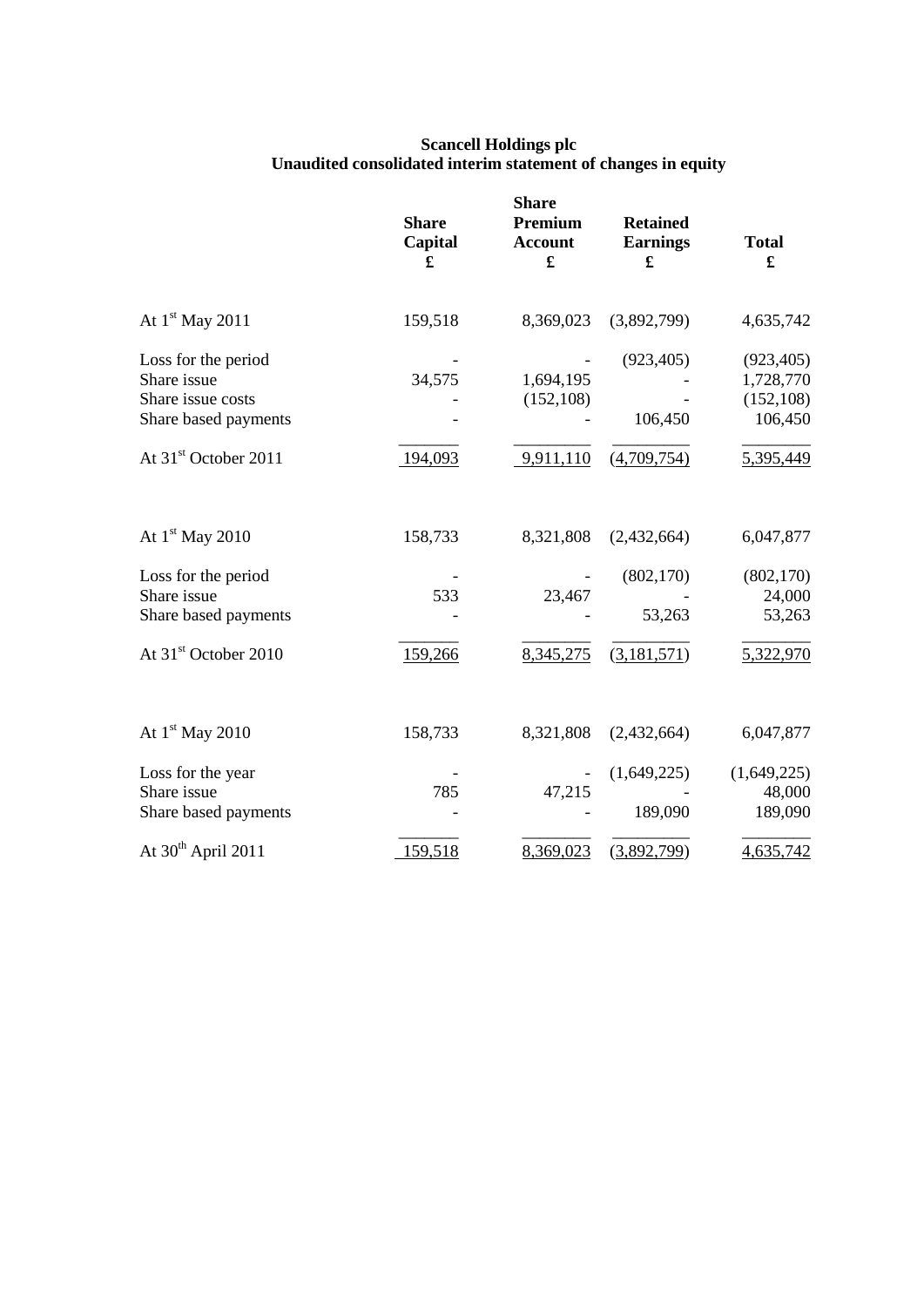#### **Scancell Holdings plc Notes to the Interim Financial Statements for the period to 31st October 2011**

#### **1 Basis of preparation**

This interim statement for the six month period to  $31<sup>st</sup>$  October 2011 is unaudited and was approved by the Directors on  $30<sup>th</sup>$  January 2012. The financial information contained in the interim report has been prepared in accordance with the accounting policies set out in the annual report and accounts for the year ended 30<sup>th</sup> April 2011.

The financial information contained in the interim report does not constitute statutory accounts as defined in section 434 of the Companies Act 2006. The financial information for the full preceding year is based on the statutory accounts for the year ended  $30<sup>th</sup>$  April 2011, upon which the auditors, Champion Accountants LLP, issued an unqualified audit opinion which did not contain any statement under section 498(2) or 498(3) of the Companies Act 2006. Without qualifying that opinion, the auditors drew attention to the fact that the Company's plan to raise additional funds by the placing of shares was subject to shareholder approval. The audited statutory accounts for the year ended 30 April 2011 have been lodged with the Registrar of Companies.

As permitted, this interim report has been prepared in accordance with AIM Rule 18 and not in accordance with IAS 34 "Interim Financial Reporting" therefore it is not fully in compliance with IFRS as adopted by the European Union.

#### **2 Earnings per share**

Basic earnings per share is calculated by dividing the earnings attributable to ordinary shareholders by the weighted average number of ordinary shares outstanding during the year.

The calculations of earnings per share are based on the following losses and numbers of shares.

|                                   | 6 months to<br>31/10/2011 | 6 months to<br>31/10/2010 | Year ended<br>30/04/2011 |
|-----------------------------------|---------------------------|---------------------------|--------------------------|
| Loss after taxation               | (923, 405)                | (802, 170)                | (1,649,225)              |
| Weighted average number of shares | 101,921,210               | 15,898,458                | 15,932,565               |
| Basic earnings per share          | (0.9)p                    | (5.0)p                    | (10.4)p                  |

On  $25<sup>th</sup>$  July 2011, the Company passed resolutions to subdivide the existing ordinary shares of 1p each into 10 new ordinary shares of 0.1p each and issue a further 34,575,410 shares to be placed at a price of 5p per share.

At 31st October 2011 the Company had 194,093,310 Ordinary Shares of 0.1p in issue.

#### **3 Taxation**

Taxation for the six months ended 31<sup>st</sup> October 2011 is based on the effective rates of taxation which are estimated to apply for the year ended  $30<sup>th</sup>$  April 2012.